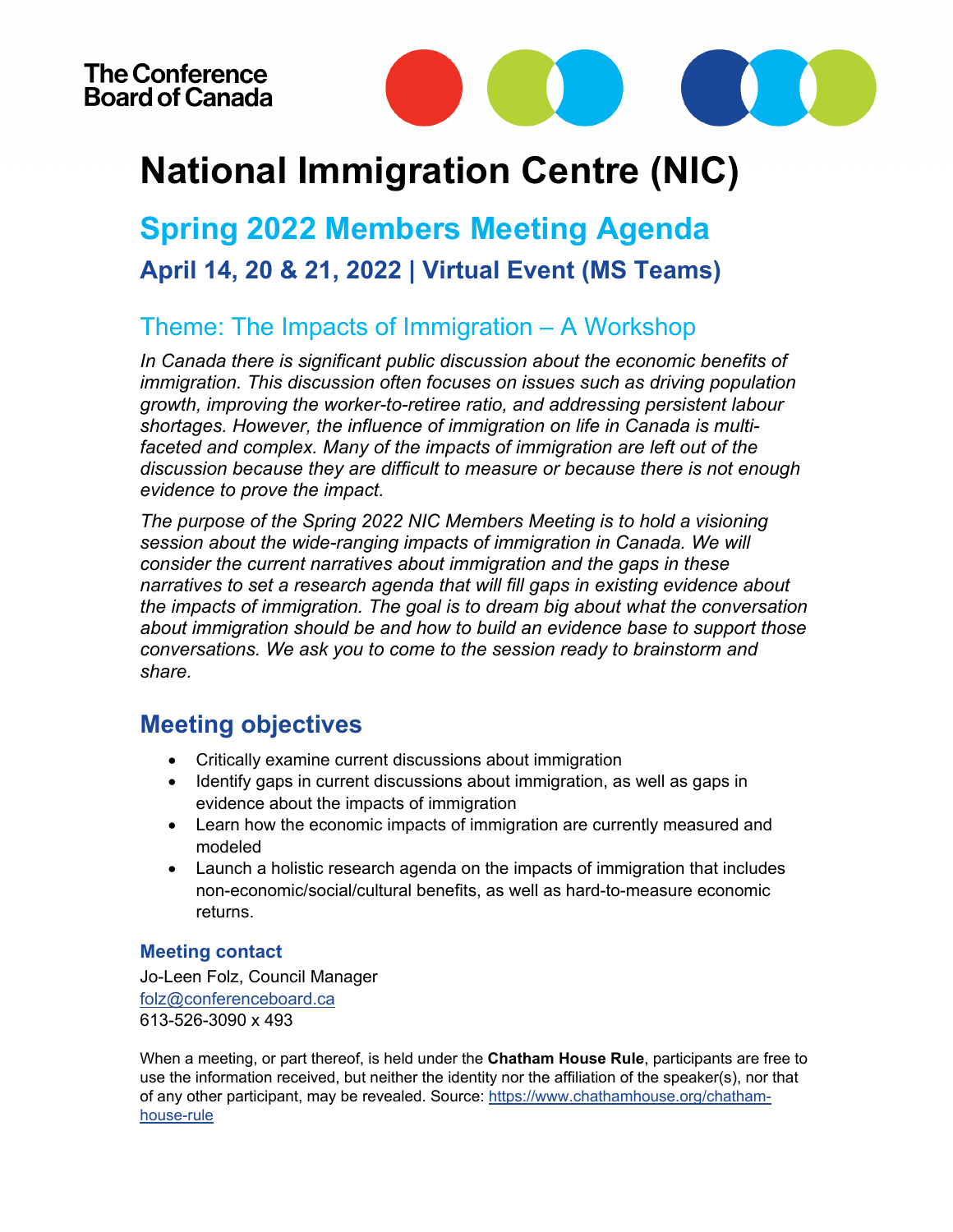

## **Session 1, April 14th , 2022: "***Making the Case for Immigration"*

Key questions to consider for Session 1:

- Which audiences do you speak to about immigration and supporting immigrants?
- What are benefits of immigration that are not discussed often enough or don't have enough evidence to allow you to make the case for immigration?

#### **1:00 p.m. –**

**1:15 p.m. Welcome and Opening Remarks**

**Iain Reeve, Associate Director, Immigration, The Conference Board of Canada**

**Jo-Leen Folz, Council Manager, The Conference Board of Canada**

#### **1:15 p.m. –**

**2:15 p.m. Keynote Panel – An Overview of Immigration Benefits**

**Moderator: Iain Reeve, Associate Director, Immigration, The Conference Board of Canada**

**Rania Younes, Project Manager, National Network, Immigrant Employment Council of BC**

**Daniel Bernhard, CEO, Institute for Canadian Citizenship**

- **2:15 p.m. –**
- **2:30 p.m. Break**

**2:30 p.m. –**

**3:15 p.m. Facilitated Discussion in Breakout Groups**

#### **CBoC Facilitators:**

- **Iain Reeve, Associate Director, Immigration**
- **Yilmaz Dinç, Senior Research Associate I**
- **Kathryn Denler, Research Associate II**
- **Jo-Leen Folz, Council Manager**

**3:15 p.m. –**

#### **4:00 p.m. Plenary Workshop**

**Facilitator: Iain Reeve, Associate Director, Immigration, The Conference Board of Canada**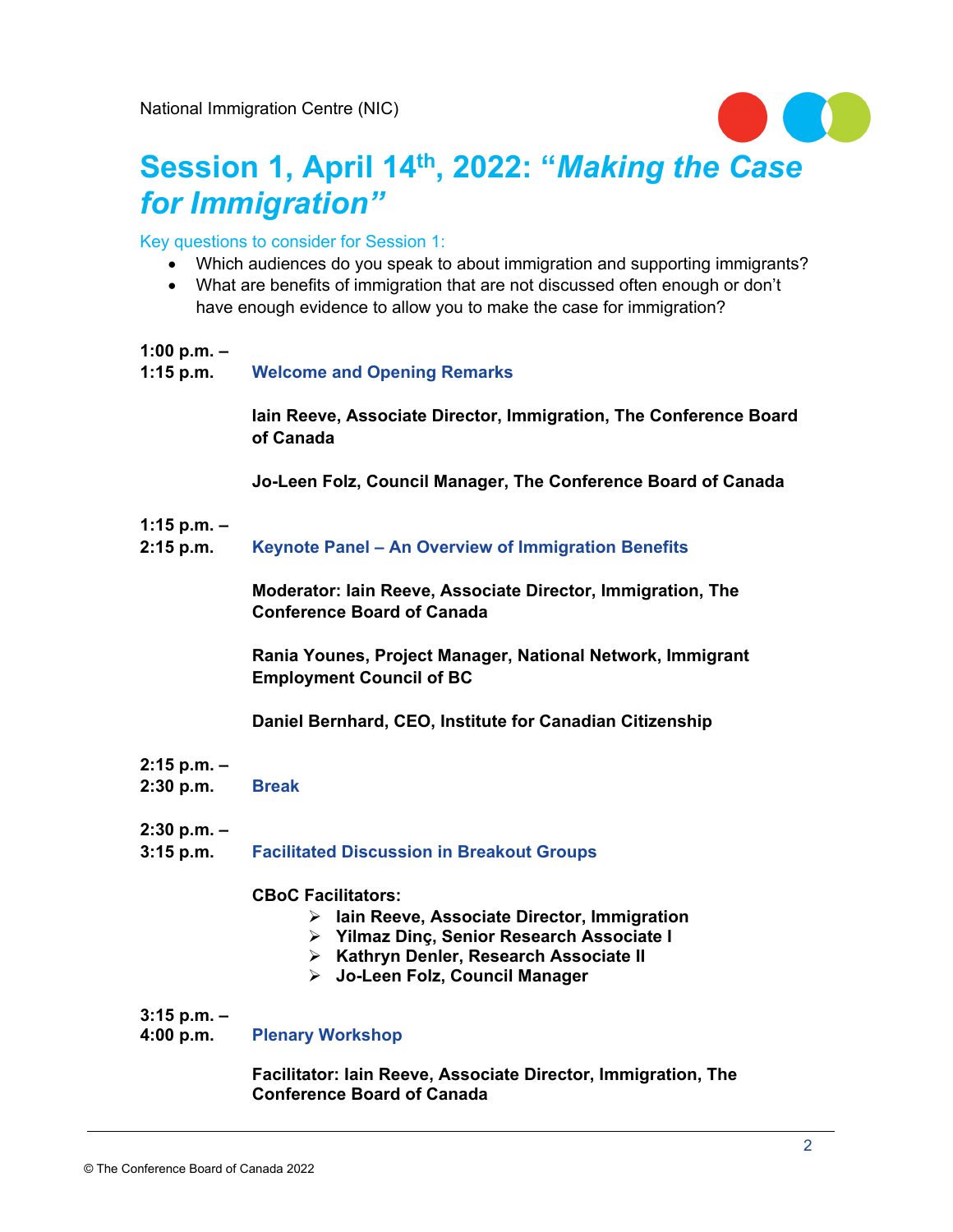National Immigration Centre (NIC)



**4:00 p.m. Adjourn Session 1**

## **Session 2, April 20th, 2022:** *"Economic Impacts of Immigration"*

Key questions to consider for Session 2:

- What are some of the economic impacts of immigration that are harder to measure or do not have enough evidence yet?
- What tools would you like to see to measure and communicate the economic impacts of immigration?

#### **1:00 p.m. –**

**1:05 p.m. Welcome and Opening Remarks** 

**Yilmaz Dinc, Senior Research Associate I, The Conference Board of Canada**

#### **1:05 p.m. –**

**1:45 p.m. Measuring Economic Impacts of Immigration**

**Pedro Antunes, Chief Economist, The Conference Board of Canada**

**Iain Reeve, Associate Director, Immigration, The Conference Board of Canada**

#### **1:45 p.m. –**

**2:30 p.m. Plenary Workshop** 

**Facilitator: Yilmaz Dinc, Senior Research Associate I, The Conference Board of Canada**

#### **2:30 p.m. –**

**3:00 a.m. Facilitated Discussion in Breakout Groups**

#### **CBoC Facilitators:**

- **Iain Reeve, Associate Director, Immigration**
- **Yilmaz Dinç, Senior Research Associate I**
- **Kathryn Denler, Research Associate II**
- **Jo-Leen Folz, Council Manager**

#### **3:00 p.m. –**

**3:15 p.m. Breakout Group Summary and Adjourn Session 2**

#### **Yilmaz Dinc, Senior Research Associate I, The Conference Board of**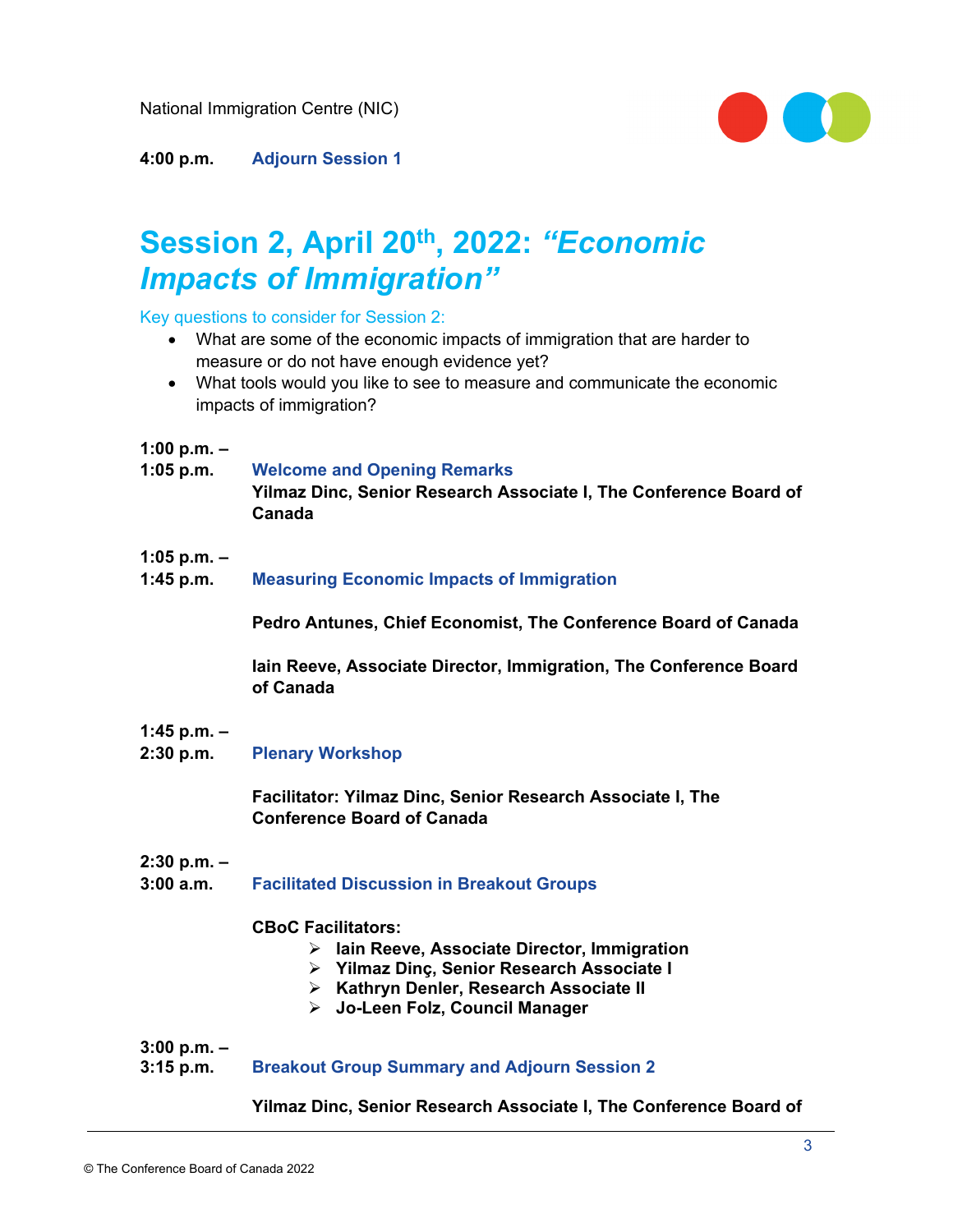

**Canada**

### **Session 3, April 21, 2021:** *"Social and Cultural Benefits of Immigration"*

**Key questions to consider for Session 3:** 

- What are the social and cultural benefits of immigration?
- Who benefits from the social and cultural influences of immigration, and how?

**1:00 p.m. –**

**1:05 p.m. Welcome and Opening Remarks**

**Kathryn Dennler, Research Associate II, The Conference Board of Canada**

#### **1:05 p.m. –**

**1:45 p.m. The Social/Cultural Benefits of Immigration**

**Moderator: Kathryn Dennler, Research Associate II, The Conference Board of Canada**

**Florentien Verhage, GVLIP Coordinator, Inter-Cultural Association of Greater Victoria**

**Yosief Araya, Director of the Refugee Sponsorship Training Program, Catholic Crosscultural Services**

#### **1:45 p.m. –**

**2:30 p.m. Plenary Workshop** 

**Facilitator: Kathryn Dennler, Research Associate II, The Conference Board of Canada**

#### **2:30 p.m. –**

**3:15 p.m. Facilitated Discussion in Breakout Groups**

#### **CBoC Facilitators:**

- **Iain Reeve, Associate Director, Immigration**
- **Yilmaz Dinç, Senior Research Associate I**
- **Kathryn Denler, Research Associate II**
- **Jo-Leen Folz, Council Manager**